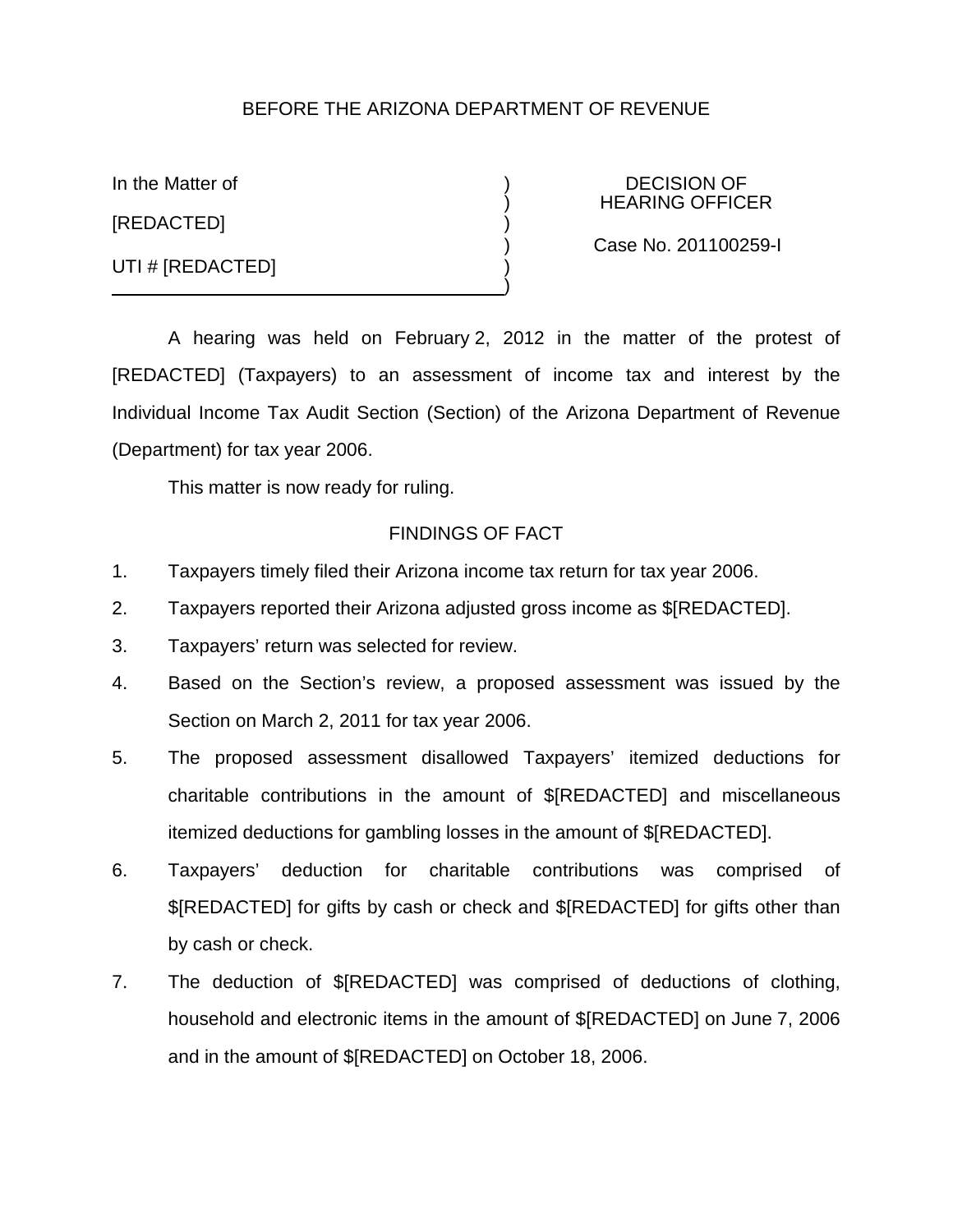- 8. The proposed assessment also disallowed a credit for increased excise taxes because Taxpayers' income was greater than the threshold amount to take the credit. Taxpayers did not address this adjustment in their protest and it will not be discussed further herein.
- 9. The assessment included interest at the statutory rate. No penalties were assessed.
- 10. Taxpayers timely protested the assessment stating that they did not understand why the adjustments were made. Taxpayers also submitted some documentation in support of their deductions.
- 11. Based on the information submitted by Taxpayers, the Section issued a modified proposed assessment dated May 4, 2011 allowing Taxpayers a portion of their charitable contributions by other than cash or check and a portion of their gambling losses.
- 12. The Section's modification allowed \$1,095 of Taxpayers' claimed contribution of \$[REDACTED], \$1,036 of Taxpayers' claimed contribution of \$[REDACTED] and \$1,664 of Taxpayers' claimed gambling losses of \$[REDACTED].
- 13. The modified proposed assessment continued to disallow charitable contributions in the total amount of \$[REDACTED] and gambling losses in the amount of \$[REDACTED].
- 14. Taxpayers continued to protest the modified proposed assessment.
- 15. Taxpayers have not provided information regarding their claimed contributions by cash or check.
- 16. The primary issue is the valuation of Taxpayers' non-cash charitable contributions.
- 17. Taxpayers used a program from H & R Block called Deduction Pro to value the property items donated. The program listed the item and the approximate value of the property donated.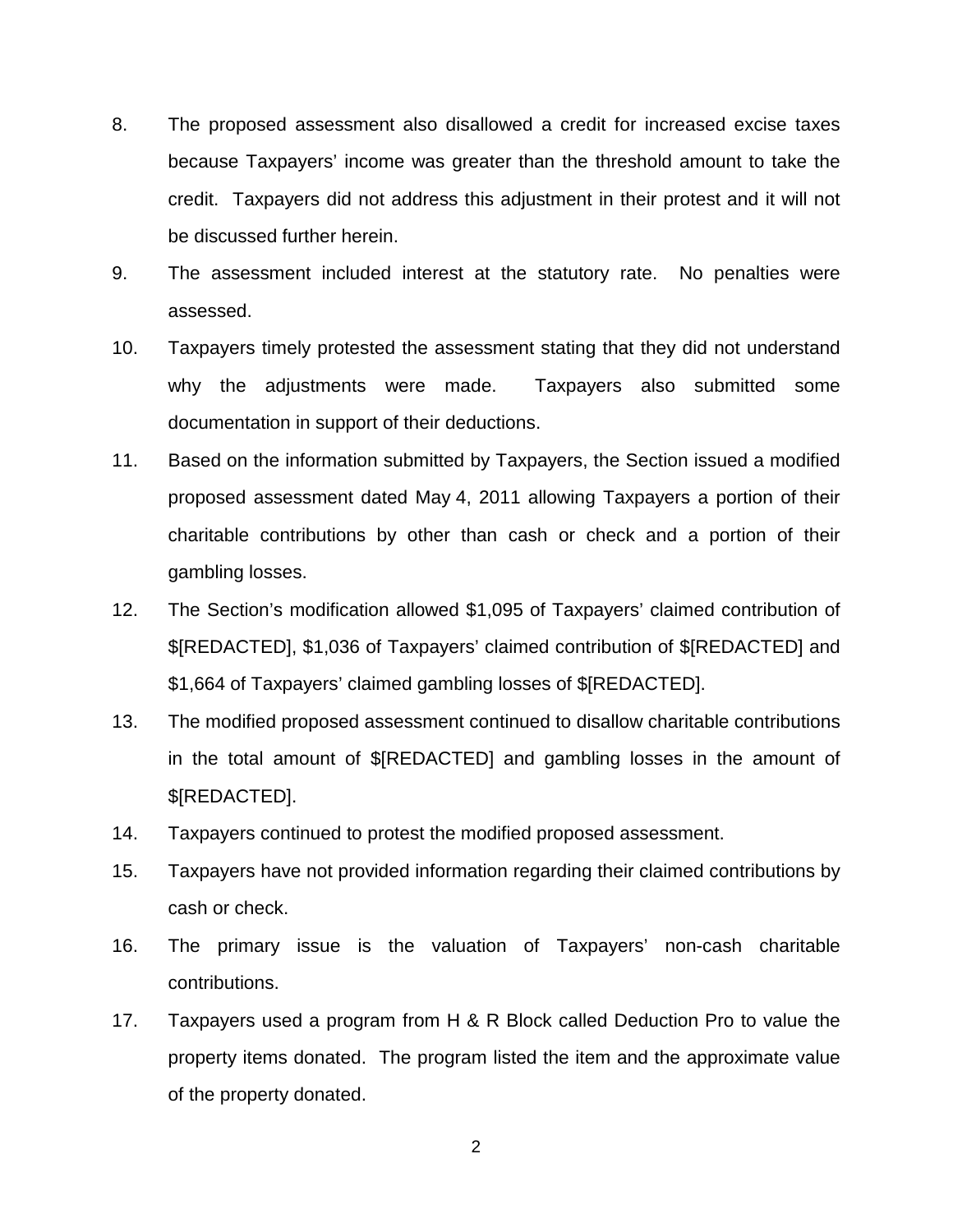- 18. The items of property were donated to Goodwill.
- 19. Taxpayers submitted a receipt from Goodwill. The receipt was not dated and did not list the items that were donated.
- 20. Taxpayers stated at the hearing that the items donated by Taxpayers were high end.
- 21. Taxpayers have not provided records or additional documentation to the Department to substantiate gambling losses.

# CONCLUSIONS OF LAW

- 1. Arizona law requires that taxpayers keep and preserve "suitable records and other books and accounts necessary to determine the tax for which the person is liable for the period prescribed in § 42-1104." Arizona Revised Statutes (A.R.S.)  $§$  42-1105(D).
- 2. The burden is on the taxpayer to show he is entitled to a deduction or exemption from tax. *See Ebasco Servs., Inc. v. Ariz. State Tax Comm'n,* 105 Ariz. 94, 99, 459 P.2d 719, 724 (1969).
- 3. Arizona taxpayers may deduct on their Arizona income tax return itemized deductions calculated under the Internal Revenue Code (I.R.C.). A.R.S. § 43-1042.
- 4. I.R.C. § 170(a) allows a deduction for charitable contributions made to qualifying charities during the taxable year.
- 5. To be entitled to deduct a contribution made to a qualifying charitable organization, the charitable contribution must be verified under regulations prescribed by the Secretary.
- 6. Taxpayers may not deduct a cash contribution of any amount to a qualified organization unless the taxpayer:
	- a. keeps a bank record, such as a cancelled check, showing the name of the organization and the date and amount of the contribution, or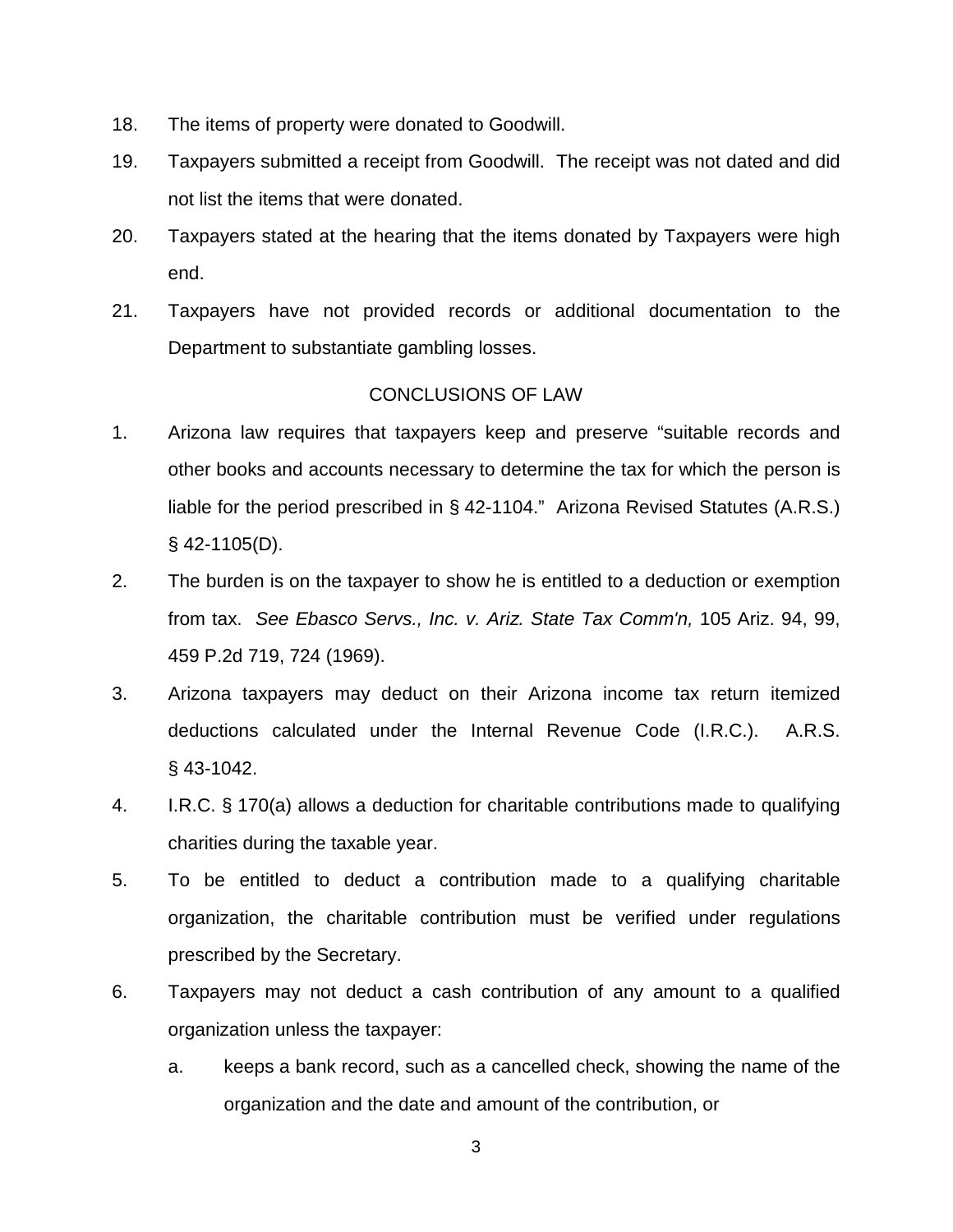- b. a receipt or other written document from the organization showing the name of the organization and the date and amount of the contribution, or
- c. a payroll deduction record. I.R.C. § 170(f)(17); Internal Revenue Service (I.R.S.) Pub. 526, p. 18.
- 7. Taxpayers did not provide any records substantiating their entitlement to a deduction for their cash contribution in the amount of \$[REDACTED].
- 8. The Section's disallowance of Taxpayers' cash contribution in the amount of \$[REDACTED] was proper.
- 9. The records a taxpayer is required to keep for non-cash charitable contributions depends on the amount of the contributions. I.R.S. Pub. 526, p. 18.
- 10. In determining whether a taxpayer's deductions are \$500 or more, the claimed deductions for all similar items of property donated to one charitable organization are to be combined. I.R.S. Pub. 526, p. 18.
- 11. Taxpayers' combined claimed deductions of household items and men's and women's clothing exceeded \$500.
- 12. Taxpayers' combined claimed deductions of electronic items did not exceed \$500 and the individual items did not exceed \$250 each.
- 13. For deductions of less than \$250 a taxpayer is required to obtain and keep a receipt from the charitable organization showing the name of the organization, the date and location of the contribution and a reasonably detailed description of the property. I.R.S. Pub. 526, p. 19.
- 14. In addition, the taxpayer is required to maintain reliable written records showing the name and address of the organization, the date and location of the contribution, a description of the property in reasonable detail, the fair market value of the property and how the taxpayer arrived at the value and the amount claimed as a deduction. I.R.S. Pub. 526, p. 19.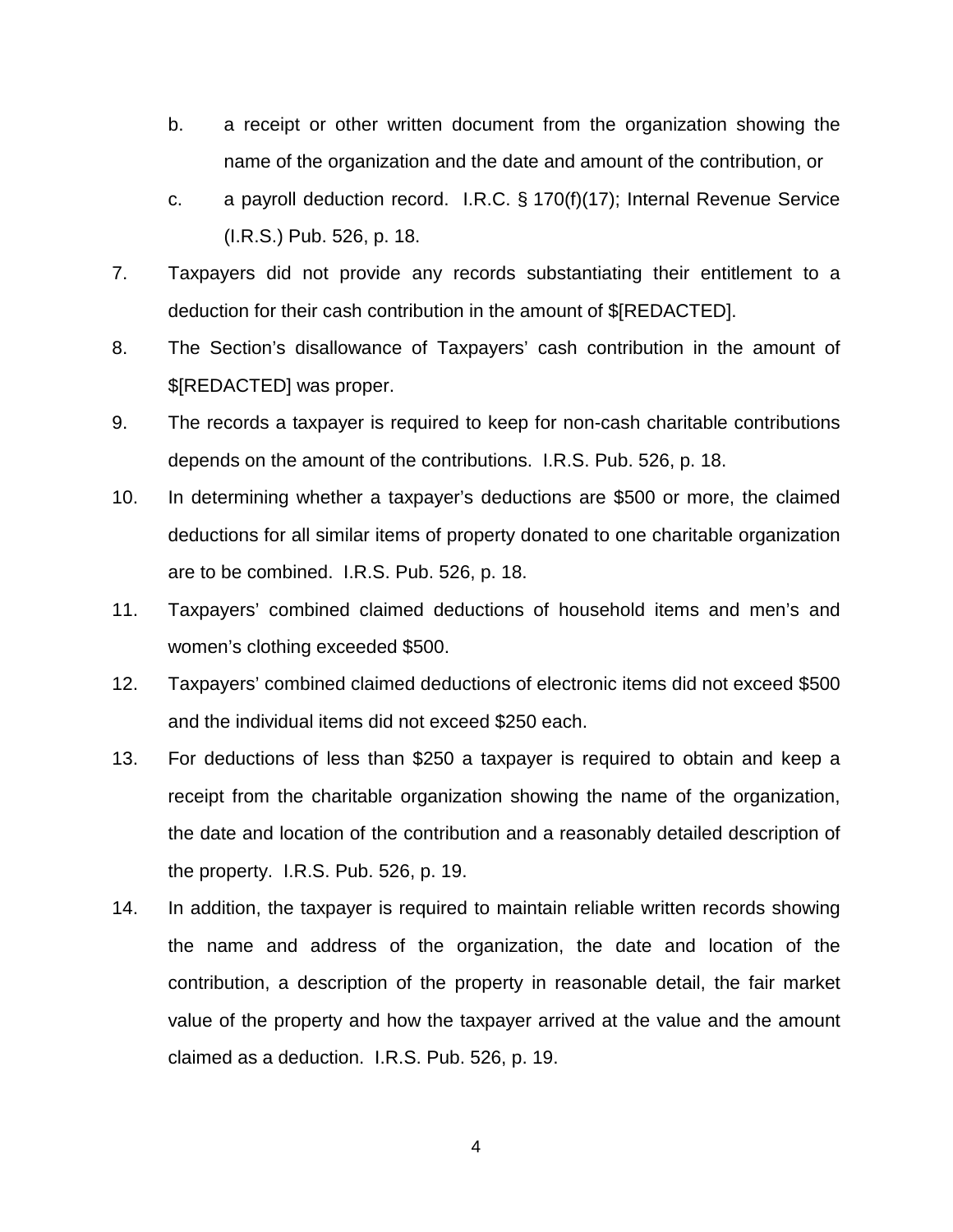- 15. The Section had allowed Taxpayers a deduction for part of their charitable contributions.
- 16. Taxpayers adequately substantiated contributions for electronic items that did not individually exceed \$250 and did not aggregate to \$500 or more.
- 17. Taxpayers were entitled to a deduction in the amount of \$[REDACTED] for their contribution of the color TV (\$[REDACTED]), LaserJet Printer (\$[REDACTED]), answering machine (\$[REDACTED]) and telephone (\$[REDACTED]).
- 18. In its modified proposed assessment the Section allowed Taxpayers a deduction in the amount of \$[REDACTED] for the color TV, LaserJet Printer, answering machine and telephone. The Section shall allow Taxpayers an additional deduction of \$178.81 for those items.
- 19. For deductions of items aggregating \$500 or more but less than \$5,000, taxpayer's records must include how the taxpayer got the property, the approximate date the taxpayer got the property and the cost or other basis of the property. I.R.S. Pub. 526, p. 19.
- 20. If a taxpayer is not able to provide information on either the date the taxpayer got the property or the cost basis of the property and the taxpayer has a reasonable basis for not being able to provide the information, the taxpayer may attach a statement of explanation to his tax return. I.R.S. Pub. 526, p. 19.
- 21. Taxpayers did not provide this additional information for their contributions of household items and men's and women's clothing that aggregated to \$500 or more.
- 22. Without information regarding the original cost of the items and their age, it is not possible to determine whether the Section's estimate of value was inadequate.
- 23. Taxpayers did not meet their burden to show their entitlement to a deduction for their contribution of the household items and men's and women's clothing in

5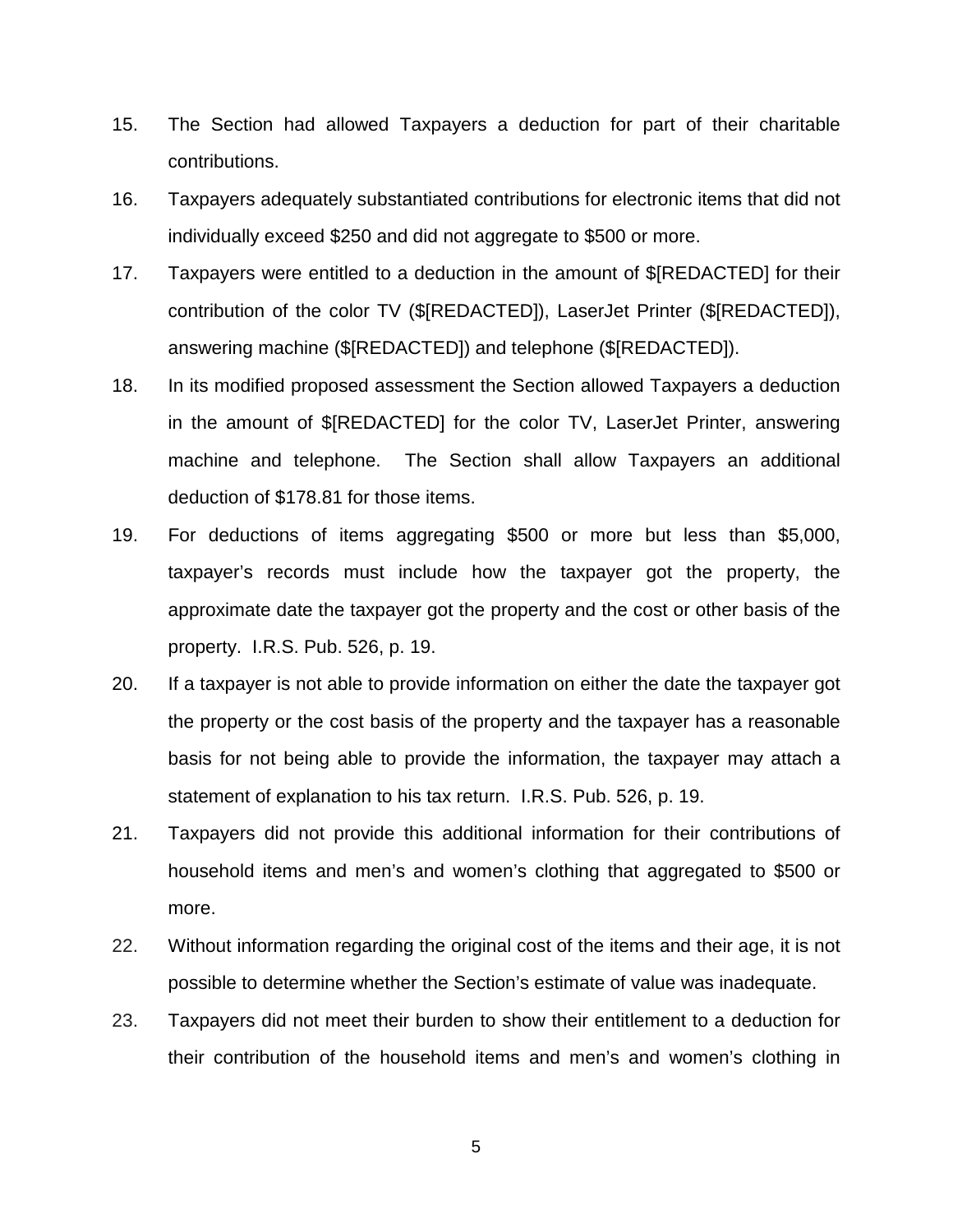excess of the amounts allowed by the Section in its modified proposed assessment.

- 24. The deduction of gambling losses is limited to gambling income. *Roger John Torpie Jr. v. Commissioner*, TC Memo 2000-168 (2000).
- 25. Taxpayers have substantiated gambling losses of \$1,664.
- 26. Taxpayers have not produced evidence to support a claimed deduction for gambling losses in addition to the amount allowed by the Section.
- 27. Taxpayers are not entitled to a gambling loss deduction in excess of the amount allowed by the Section.
- 28. A.R.S. § 42-1123(C) provides that if the tax "or any portion of the tax is not paid" when due "the department shall collect, as a part of the tax, interest on the unpaid amount" until the tax has been paid.
- 29. The modified proposed assessment issued by the Section dated May 4, 2011 for tax year 2006 was proper except the Section shall allow Taxpayers an additional deduction for charitable contributions in the amount of \$178.81.

### **DISCUSSION**

Taxpayers filed a 2006 resident Arizona individual income tax return and claimed deductions for charitable contributions and gambling losses. The Section audited Taxpayers' return and disallowed the deductions for their charitable contributions and gambling losses.

Taxpayers protested the Section's assessment which denied their charitable contributions and gambling losses and provided additional information in support of their deductions. Based on the additional information the Section issued a modified proposed assessment. Taxpayers continued to protest the modified proposed assessment and requested a hearing.

The issue involved is Taxpayers' entitlement to deductions in excess of the amounts allowed in the modified proposed assessment. Arizona law requires that

6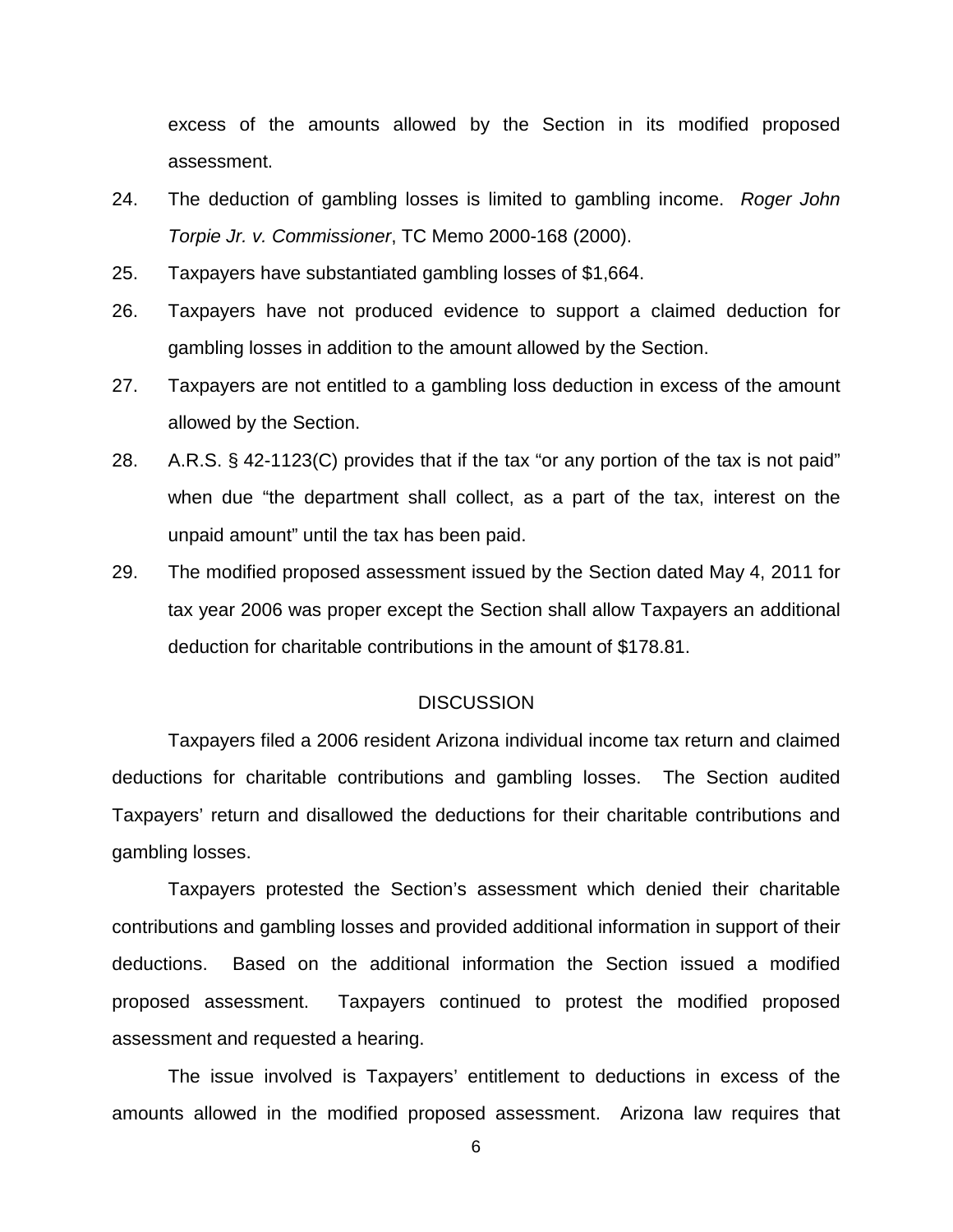taxpayers keep and preserve "suitable records and other books and accounts necessary to determine the tax for which the person is liable." The burden is on the Taxpayers to show they are entitled to a deduction. Without the required documentation, a deduction may not be allowed.

### **Charitable Contributions.**

Taxpayers claimed total charitable contributions in the amount of \$[REDACTED]. The deduction for charitable contributions was comprised of \$[REDACTED] for gifts by cash or check and \$[REDACTED] for gifts other than by cash or check. Arizona taxpayers may deduct on their Arizona income tax return itemized deductions calculated under the I.R.C. The I.R.S. has specific requirements regarding charitable contributions depending on the nature and amount of the contribution.

For contributions by cash or check, Taxpayers are required to keep a bank record, such as a cancelled check, showing the name of the organization and the date and amount of the contribution, or a receipt or other written document from the organization showing the name of the organization and the date and amount of the contribution. Taxpayers did not provide records substantiating their entitlement to a deduction for their cash contribution in the amount of \$[REDACTED]. The Section's disallowance of Taxpayers' cash contribution in the amount of \$[REDACTED] was proper.

The issue regarding the contribution of non-cash items is the value to be assigned to the items donated. The contribution was comprised of clothing, household and a small amount of electronic items. The records a taxpayer is required to keep for non-cash charitable contributions depends on the amount of the contributions.

### **Contribution of Electronic Items.**

Taxpayers' combined claimed deductions of electronic items did not exceed \$500 and the individual items did not exceed \$250 each. For deductions of less than \$250 a taxpayer is required to obtain and keep a receipt from the charitable organization

7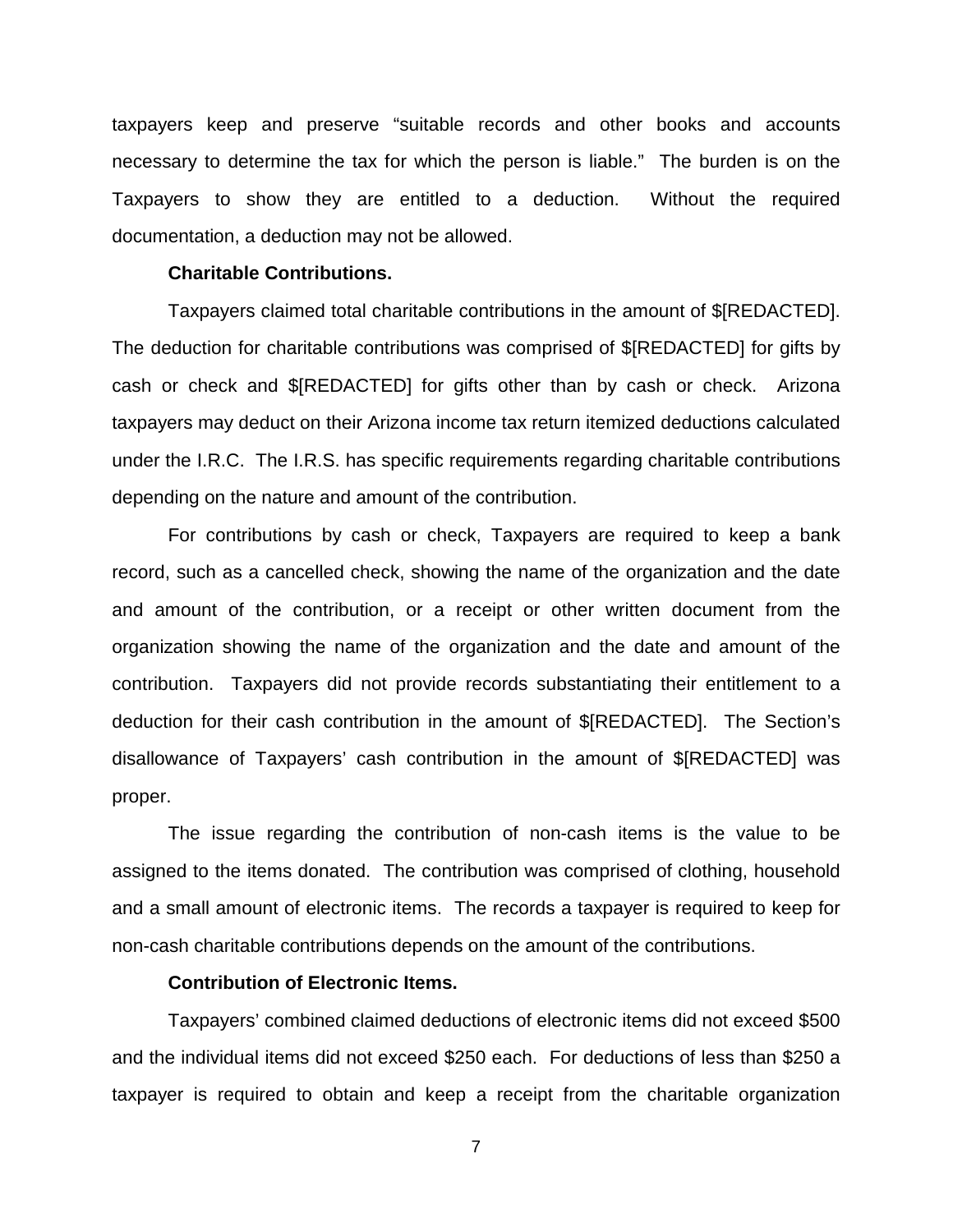showing the name of the organization, the date and location of the contribution and a reasonably detailed description of the property.<sup>[1](#page-7-0)</sup> In addition, the taxpayer is required to maintain reliable written records showing the name and address of the organization, the date and location of the contribution, a description of the property in reasonable detail, the fair market value of the property and how the taxpayer arrived at the value and the amount claimed as a deduction.

The Section had allowed Taxpayers a deduction for part of their charitable contributions. Based on the record, Taxpayers adequately substantiated contributions for electronic items that did not individually exceed \$250 and did not aggregate to \$500 or more.

#### **Contributions of Clothing and Household Items.**

The I.R.S. requires additional documentation for contributions of \$500 or more. In determining whether a taxpayer's contributions are \$500 or more, the claimed contributions for all similar items of property donated to one charitable organization are to be combined. Here, Taxpayers' combined claimed deductions of household items and men's and women's clothing to Goodwill exceeded \$500.

For deductions of items aggregating \$500 or more but less than \$5,000, a taxpayer's records must include how the taxpayer got the property, the approximate date the taxpayer got the property and the cost or other basis of the property. If a taxpayer is not able to provide information on either the date the taxpayer got the property or the cost basis of the property and the taxpayer has a reasonable basis for not being able to provide the information, the taxpayer may attach a statement of explanation to his tax return.

Taxpayers did not provide this additional information for their contributions of household items and men's and women's clothing that aggregated to \$500 or more.

<span id="page-7-0"></span>Because the Section allowed a deduction for a portion of Taxpayers' contributions to Goodwill, the adequacy of the receipt from Goodwill will not be addressed in this decision.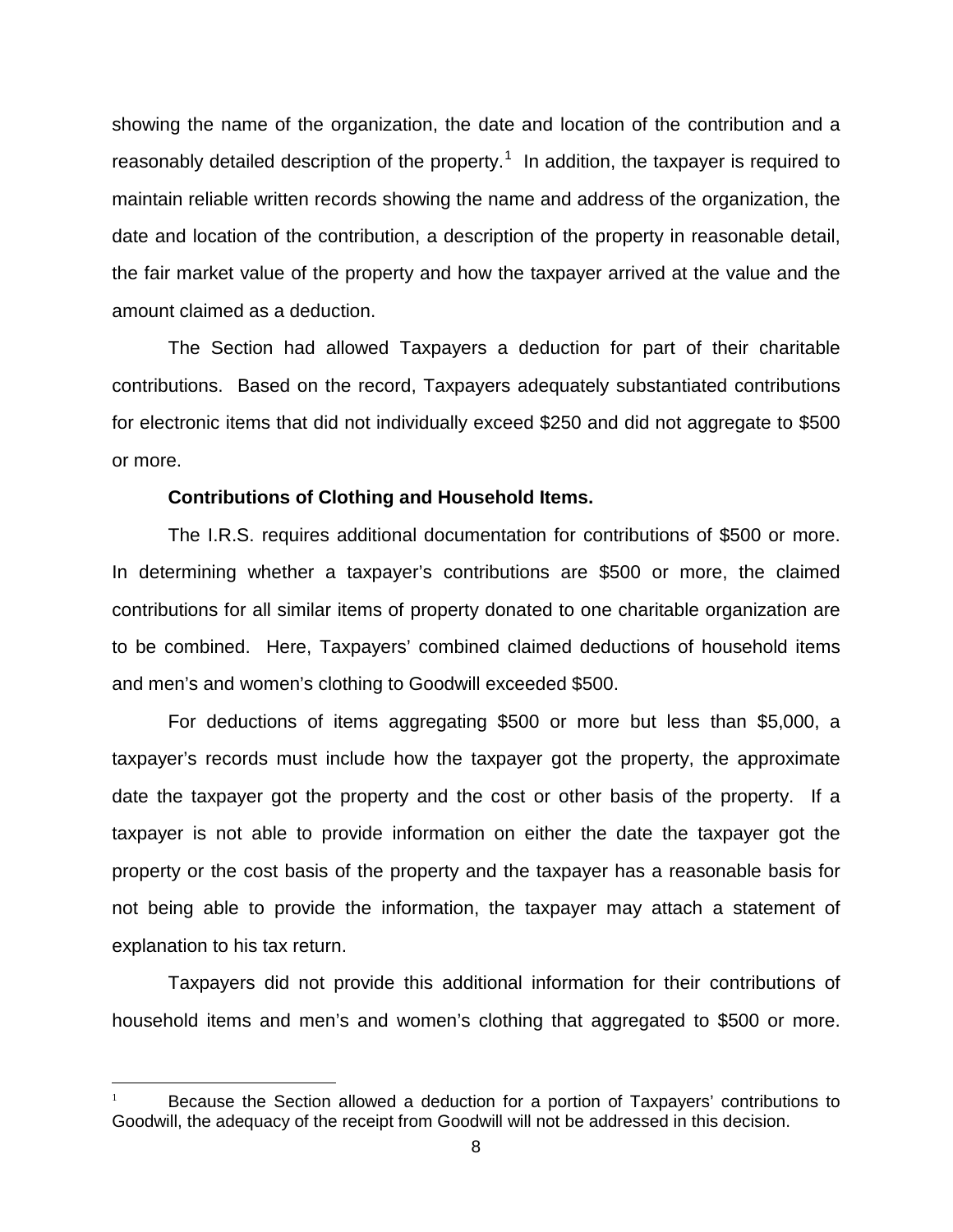Without information regarding the original cost of the items and their age, it is not possible to determine whether the Section's estimate of value was inadequate. Taxpayers therefore did not meet their burden to show their entitlement to a deduction for their contribution of the household items and men's and women's clothing in excess of the amounts allowed by the Section in its modified proposed assessment.

#### **Gambling Losses.**

The deduction of gambling losses is limited to gambling income. The gambling losses must be substantiated. Taxpayers have substantiated gambling losses of \$1,664. Taxpayers have not produced evidence showing the amount of additional gambling losses. Taxpayers are therefore not entitled to a gambling loss deduction in excess of the amount allowed by the Section.

The proposed assessment included interest. A.R.S. § 42-1123(C) provides that if the tax "or any portion of the tax is not paid" when due "the department shall collect, as a part of the tax, interest on the unpaid amount" until the tax has been paid. For Arizona purposes, therefore, interest is a part of the tax and generally may not be abated unless the tax to which it relates is found not to be due for whatever reason.

Based on the foregoing, the Section's modified proposed assessment dated May 4, 2011 for tax year 2006 is affirmed except the Section shall allow Taxpayers an additional deduction of \$178.81 for the color TV, LaserJet Printer, answering machine and telephone.

DATED this 27th day of March, 2012.

# ARIZONA DEPARTMENT OF REVENUE HEARING OFFICE

Frank Migray Hearing Officer